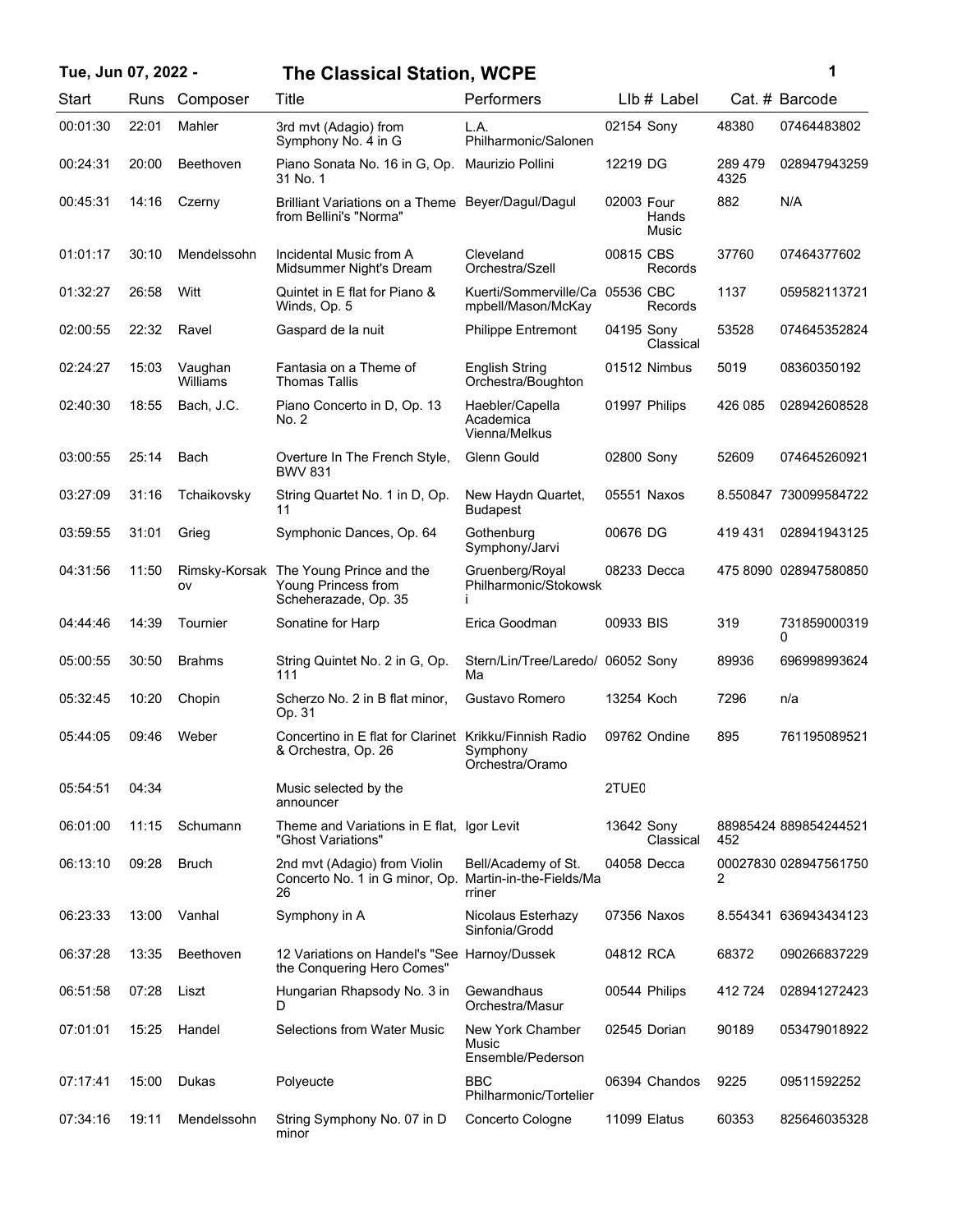## **Tue, Jun 07, 2022 - 2 The Classical Station, WCPE**

|  | i      |  |
|--|--------|--|
|  | ł<br>٠ |  |
|  |        |  |

| Start    | Runs  | Composer       | Title                                                     | Performers                                                |                   | $L$ lb $#$ Label                 |         | Cat. # Barcode        |
|----------|-------|----------------|-----------------------------------------------------------|-----------------------------------------------------------|-------------------|----------------------------------|---------|-----------------------|
| 07:54:42 | 04:44 | Ireland        | Minuet from A Downland Suite                              | <b>Guildhall String</b><br>Ensemble/Salter                | 01293 RCA         |                                  | 7761    | 07863577612           |
| 08:01:01 | 04:08 | Field          | Nocturne No. 15 in C                                      | Miceal O'Rourke                                           |                   | 00142 Chandos                    | 8719/20 | 501468287192          |
| 08:06:24 | 04:27 | Dvorak         | Polonaise from Rusalka                                    | Minnesota<br>Orchestra/Oue                                |                   | 03765 Reference 71<br>Recordings |         | 030911107123          |
| 08:12:06 | 16:00 | Telemann       | Suite in D for Trumpet and<br>Strings                     | Wallace/English String 01797 Nimbus<br>Orchestra/Boughton |                   |                                  | 5189    | 083603518929          |
| 08:30:06 | 06:39 | <b>Delibes</b> | Cortege of Bacchus from<br>Sylvia: Act III                | Royal Scottish National 13774 Chandos<br>Orchestra/Jarvi  |                   |                                  | 5257    | 095115525722          |
| 08:38:00 | 07:03 | Krommer        | 1st mvt (Allegro) from Oboe<br>Quartet No. 1 in C         | Goodwin/Terzetto                                          |                   | 04954 Harmonia<br>Mundi          | 907220  | 093046722029          |
| 08:46:18 | 04:25 | Bach           | Sarabande from Cello Suite<br>No. 6 in D, BWV 1012        | Yo-Yo Ma                                                  | 13284 Sony        | Classical                        | 442     | 88985345 889853454426 |
| 08:51:58 | 07:27 |                | Music selected by the<br>announcer                        |                                                           | 2TUE <sub>0</sub> |                                  |         |                       |
| 09:01:15 | 11:31 | Vivaldi        | Violin Concerto in A, Op. 11<br>No. 3                     | Ritchie/Academy<br>Ancient<br>Music/Hogwood               |                   | 02664 L'Oiseau<br>Lyre           | 436 172 | 028943617222          |
| 09:14:01 | 20:53 | Haydn          | Piano Sonata No. 62 in E flat                             | Andras Schiff                                             |                   | 04552 Teldec                     | 17141   | 706301714126          |
| 09:36:24 | 23:01 | Graun          | Concerto in A minor for Viola<br>da Gamba                 | Ghelmi/Baroque<br>Ensemble of Limoges                     |                   | 04995 Auvidis<br>Astree          | 8617    | 329849008617<br>9     |
| 10:01:15 | 38:34 | Price          | Symphony No. 1 in E minor                                 | New Black Music<br>Repertory<br>Ensemble/Dunner           |                   | 12599 Albany                     | 1295    | 034061129523          |
| 10:41:19 | 17:45 | Hummel         | <b>Trumpet Concerto</b>                                   | Smedvig/Scottish<br>Chamber<br>Orchestra/Ling             |                   | 00103 Telarc                     | 80232   | 089408023224          |
| 11:00:54 | 23:18 | Suk            | Fantasy for Violin & Orchestra,<br>Op. 24                 | Frank/Czech<br>Philharmonic/Mackerra<br>s                 |                   | 05323 London                     | 460 316 | 028946031629          |
| 11:25:27 | 12:47 | Schubert       | Sonatina in D, D. 384                                     | Stoltzman/Goode                                           | 01167 RCA         |                                  | 6772    | 07863567722           |
| 11:39:29 | 12:40 | Berlioz        | Overture to The Secret Court<br>Judges, Op. 3             | London<br>Symphony/Davis                                  |                   | 00547 Philips                    | 416 430 | 028941643025          |
| 11:53:09 | 06:16 | <b>Byrd</b>    | Pavana Bray and Galliard                                  | Ronn McFarlane                                            |                   | 02637 Dorian                     | 90186   | 053479018625          |
| 12:01:15 | 10:59 | Mussorgsky     | Night on Bald Mountain                                    | New York<br>Philharmonic/Bernstein                        | 02626 Sony        |                                  | 46706   | 07464467062           |
| 12:13:29 | 33:44 | Beethoven      | Symphony No. 4 in B flat, Op.<br>60                       | Malmö<br>Symphony/Trevino                                 |                   | 13830 Ondine                     | 1348    | 076119513485<br>6     |
| 12:48:28 | 03:59 | Debussy        | Prelude from Suite<br>Bergamasque                         | <b>Zoltan Kocsis</b>                                      |                   | 01079 Philips                    | 412 118 | 02894121182           |
| 12:53:42 | 05:43 |                | Music selected by the<br>announcer                        |                                                           | 2TUE1             |                                  |         |                       |
| 13:01:15 | 25:35 | Mozart         | Piano Concerto No. 23 in A, K. Andsnes<br>488             |                                                           | DL000 Sony        | Classical                        |         | 886449783335          |
| 13:28:20 | 07:24 | Respighi       | Tarantella from Rossiniana                                | Berlin RSO/Albrecht                                       | 00106 Koch        | Schwann                          | 311029  | 900272311029<br>6     |
| 13:37:14 | 10:16 | Handel         | Trio Sonata in B flat, Op. 2 No. Heinz Holliger Wind<br>3 | Ensemble                                                  |                   | 00341 Denon                      | 7026    | N/A                   |
| 13:49:00 | 10:25 | Arnold         | Four Scottish Dances, Op. 59                              | London<br>Philharmonic/Arnold                             | 10497 Lyrita      |                                  | 201     | 502092602012<br>3     |
| 14:01:15 | 26:43 | ensel          | Mendelssohn-H Piano Trio in D minor, Op. 11               | Dartington Piano Trio                                     |                   | 01645 Hyperion                   | 66331   | 034571163314          |
| 14:29:28 | 05:22 | Wagner         | Ride of the Valkyries from Die<br>Walkure                 | Cleveland<br>Orchestra/Szell                              | 04563 Sony        |                                  | 48175   | 074644481752          |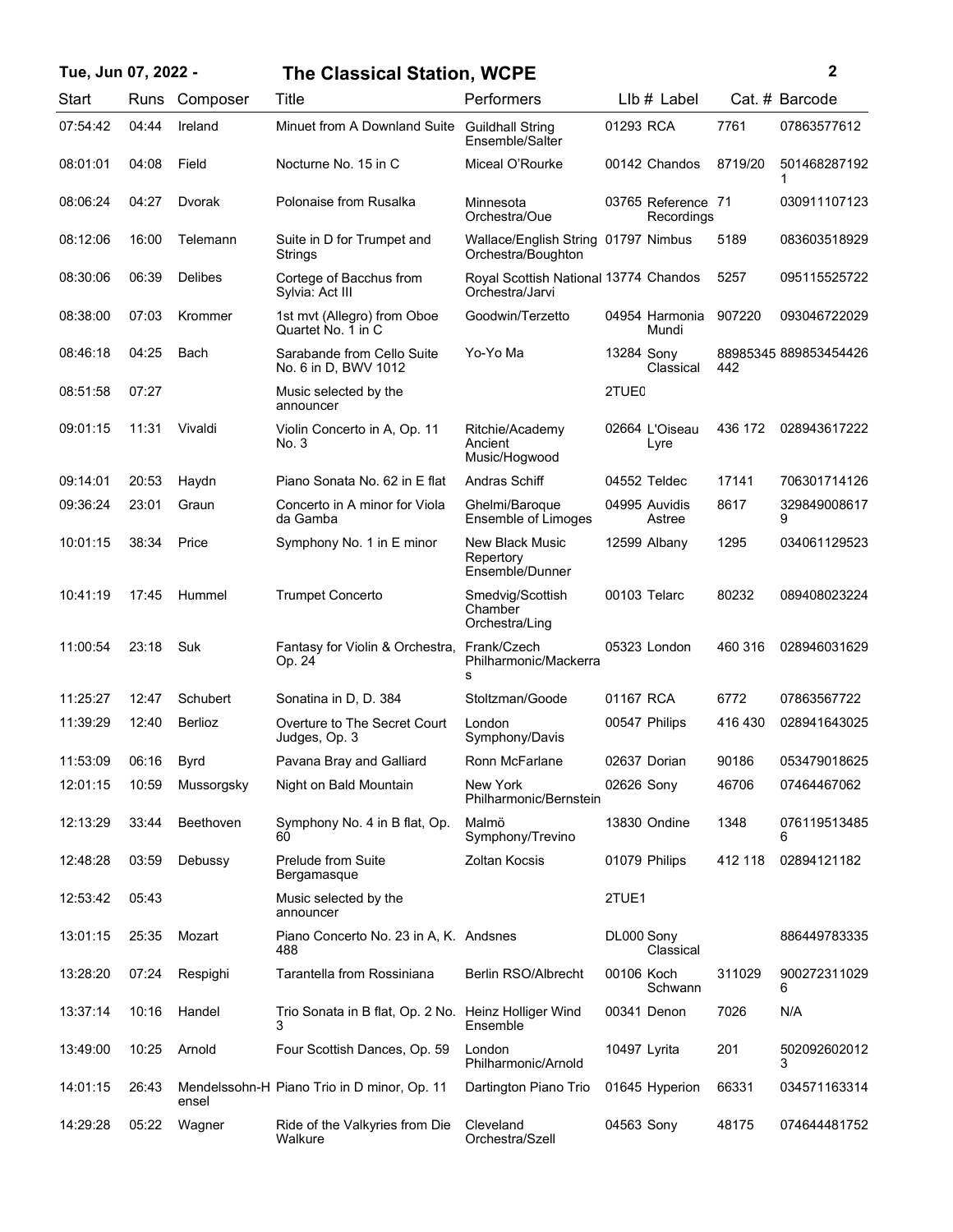## **Tue, Jun 07, 2022 - 3 The Classical Station, WCPE**

| ٦ | ٦ |  |
|---|---|--|
|   |   |  |
|   |   |  |
|   | I |  |

| Start    | Runs  | Composer           | Title                                                                                                 | Performers                                          |              | $Llb#$ Label            |                 | Cat. # Barcode                         |
|----------|-------|--------------------|-------------------------------------------------------------------------------------------------------|-----------------------------------------------------|--------------|-------------------------|-----------------|----------------------------------------|
| 14:36:20 | 23:06 | Parry              | Symphony No. 5 in B minor                                                                             | London<br>Philharmonic/Boult                        | 01001 EMI    |                         | 49022           | 07777490222                            |
| 15:01:16 | 24:47 | Falla              | Nights in the Gardens of Spain de Larrocha/London                                                     | Philharmonic/Fruhbeck                               |              | 00272 London            | 410 289         | 028941028921                           |
| 15:27:33 | 18:09 | Harty              | A John Field Suite                                                                                    | Edmonton<br>Symphony/Mayer                          | 01330 CBC    | Records                 | 5035            | n/a                                    |
| 15:47:12 | 12:13 | Gervaise           | Dances of the French<br>Renaissance                                                                   | <b>Philip Jones Brass</b><br>Ensemble               |              | 06230 Decca             | B000080<br>7    | 028947515227                           |
| 16:00:40 | 05:11 | Sullivan           | Overture to The Yeomen of the Scottish Chamber<br>Guard                                               | Orchestra/Faris                                     |              | 00719 Nimbus            | 5066            | 08360350662                            |
| 16:06:46 | 08:41 | Schumann           | 4th mvt (Allegro) from<br>Symphony No. 2 in C, Op. 61                                                 | Vienna<br>Philharmonic/Bernstein                    | 05345 DG     |                         | 289 477<br>5167 | 028947751670                           |
| 16:16:22 | 09:21 | <b>Brahms</b>      | Theme & Variations in D minor Martin Jones                                                            |                                                     |              | 02537 Nimbus            | 1788            | 083603178826                           |
| 16:26:38 | 10:59 | Dvorak             | Finale from Symphony No. 9 in Saint Louis<br>E minor, Op. 95 "From the New Symphony/Slatkin<br>World" |                                                     |              | 05991 Telarc<br>Digital | 82007           | 089408200724                           |
| 16:38:52 | 09:35 | Sor                | Variations on a Theme by<br>Mozart, Op. 9                                                             | Julian Bream                                        | 00800 RCA    |                         | 4549            | 7863545492                             |
| 16:49:22 | 10:03 | Schubert           | Finale from Piano Quintet in A, Hagen<br>D. 667 "Trout"                                               | Quartet/Schiff/Posch                                |              | 00423 London            | 411 975         | 028941197528                           |
| 17:00:40 | 09:12 | <b>Berlioz</b>     | Roman Carnival Overture, Op.                                                                          | Strasbourg<br>Philharmonic/Lombard                  | 02671 Erato  |                         | 94809           | 745099480929                           |
| 17:10:47 | 04:07 | Albéniz            | Torre Bermeja                                                                                         | John Williams                                       | 00253 CBS    |                         | 36679           | 07464366792                            |
| 17:15:49 | 05:49 | Verdi              | Overture to Luisa Miller                                                                              | La Scala<br>Philharmonic/Muti                       | 03534 Sony   |                         | 68468           | 074646846827                           |
| 17:22:33 | 06:15 | Hummel             | 2nd mvt (Menuetto) from Piano Gajan Ensemble<br>Quintet in E flat minor, Op. 87                       |                                                     | 02771 Opus   |                         | 9351<br>2256    | N/A                                    |
| 17:30:03 | 08:30 | Waldteufel         | Acclamations, a waltz                                                                                 | Slovak State<br>Philharmonic/Walter                 |              |                         |                 | 04125 Marco Polo 8.223684 730099368421 |
| 17:39:28 | 04:44 | Chopin             | Mazurka in B flat minor, Op. 24 Byron Janis<br>No. 4                                                  |                                                     | 04144 EMI    |                         | 56196           | 724355619624                           |
| 17:45:07 | 14:18 | Arensky            | Variations on a Theme of<br>Tchaikovsky, Op. 35a                                                      | St. Petersburg<br>Camerata/Sondeckis                | 03337 Sony   | Classical               | 58976           | 074645897622                           |
| 18:00:40 | 09:52 | Alfven             | Swedish Rhapsody No. 2, Op.<br>24 "Uppsala Rhapsody"                                                  | Stockholm<br>Philharmonic/Jarvi                     | 01531 BIS    |                         | 395             | 731859000395<br>4                      |
| 18:11:27 | 04:16 | Granados           | Spanish Dance No. 8,<br>"Asturiana"                                                                   | Angel & Celedonio<br>Romero                         |              | 02272 Telarc            | 80216           | 089408021626                           |
| 18:16:38 | 10:18 | <b>Butterworth</b> | A Shropshire Lad                                                                                      | Academy of St.<br>Martin-in-the-Fields/Ma<br>rriner |              | 05584 London            | 452 707         | 028945270722                           |
| 18:28:11 | 12:39 | Mozart             | Piano Sonata No. 3 in B flat, K. Jean-Bernard Pommier 02128 Virgin<br>281                             |                                                     |              | Classics                | 791091          | 075679109125                           |
| 18:41:45 | 10:18 | Strauss Jr.        | <b>Emperor Waltz</b>                                                                                  | Vienna<br>Philharmonic/Maazel                       | 05888 DG     |                         | 289 459<br>730  | 028945973029                           |
| 18:52:58 | 06:27 |                    | Music selected by the<br>announcer                                                                    |                                                     | 2TUE1        |                         |                 |                                        |
| 19:01:15 | 31:28 | Field              | Piano Concerto No. 3 in E flat                                                                        | O'Conor/New Irish<br>Chamber<br>Orchestra/Furst     | 02202 Onyx   |                         | 101/103         | N/A [Qualiton]                         |
| 19:33:58 | 25:29 | Gade               | A Summer's Day in the Country Lyngby-Taarbaeck                                                        | Symphony/Eriksson                                   | 01783 Point  |                         | 5093            | N/A                                    |
| 20:01:17 | 17:00 | Ravel              | <b>Bolero</b>                                                                                         | Bergen<br>Philharmonic/Kitayenk<br>о                | 05565 Virgin | Classics                | 61903           | 724356190122                           |
| 20:19:32 | 27:35 | Franck             | Violin Sonata in A                                                                                    | Mintz/Bronfman                                      | 00523 DG     |                         | 415 683         | 028941568328                           |